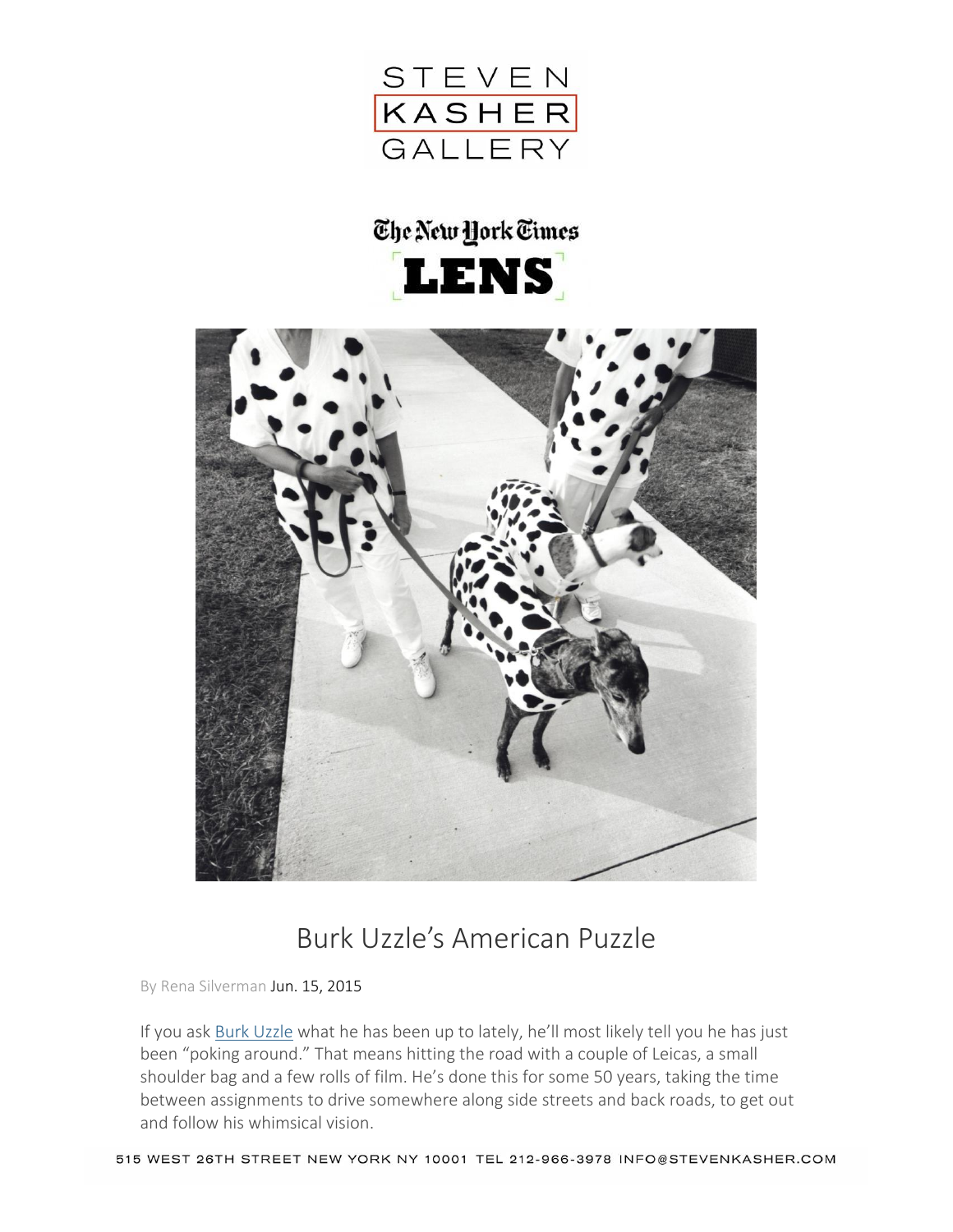

"I've been a restless fellow all these years, on the move, not letting grass grow under my feet very much at all," he said in an interview from — where else? — his car. "I try to avoid interstates and turnpikes and things like that and stay on all the small roads and keep my eyes open. That's been the backbone of a lot of those photographs."

A selection of those images is on view at the [Steven Kasher Gallery](http://www.stevenkasher.com/) in Manhattan through July 31, in an exhibition that features 70 of his black-and-white prints from the 1960s through the 2000s. The show has also been given a title that makes pretty good use of a great last name: ["Burk Uzzle: American Puzzles."](http://www.stevenkasher.com/exhibitions/burk-uzzle-american-puzzles)

"My dad told me it was Scotch-English way back yonder," Mr. Uzzle said of his surname. "And he grew up in Raleigh, N.C. I've never tried to get further into its origins than his information."

The pieces of his puzzle include "Park Slide," which shows a figure, arms up, shooting down the left of the frame. He took the photo in 1967, off the road, while still on contract with Life magazine. Living in Annapolis, he had been driving back and forth to Washington when the photo was taken.

"That was strictly just a matter of walking around or driving around," he said.

Taken on the other side of the country was "Wall With Paint and Man," from a 1975 trip to Santa Barbara, Calif., which shows a man whose face is obscured by the rim of his car window.

There are, in fact, quite a few photographs in the exhibition from 1970s California because of his many trips there for various Life magazine assignments.

"There were some years that I probably shot more film there on assignment in California than I did in New York," said Mr. Uzzle, who has also been a member of [Magnum.](http://www.magnumphotos.com/)

Then there were farther trips, like one to Haiti, which started as an assignment for Life, when it heard rumors that Papa Doc Duvalier might be toppled (he was not). But the photo in the Kasher exhibit, "Boys With Wall," happened several days after that 1974 assignment, when he went back on his own.

"I was so fascinated by Haiti that I actually went back on my own nickel myself and hung out there for a week or so and poked around," he said.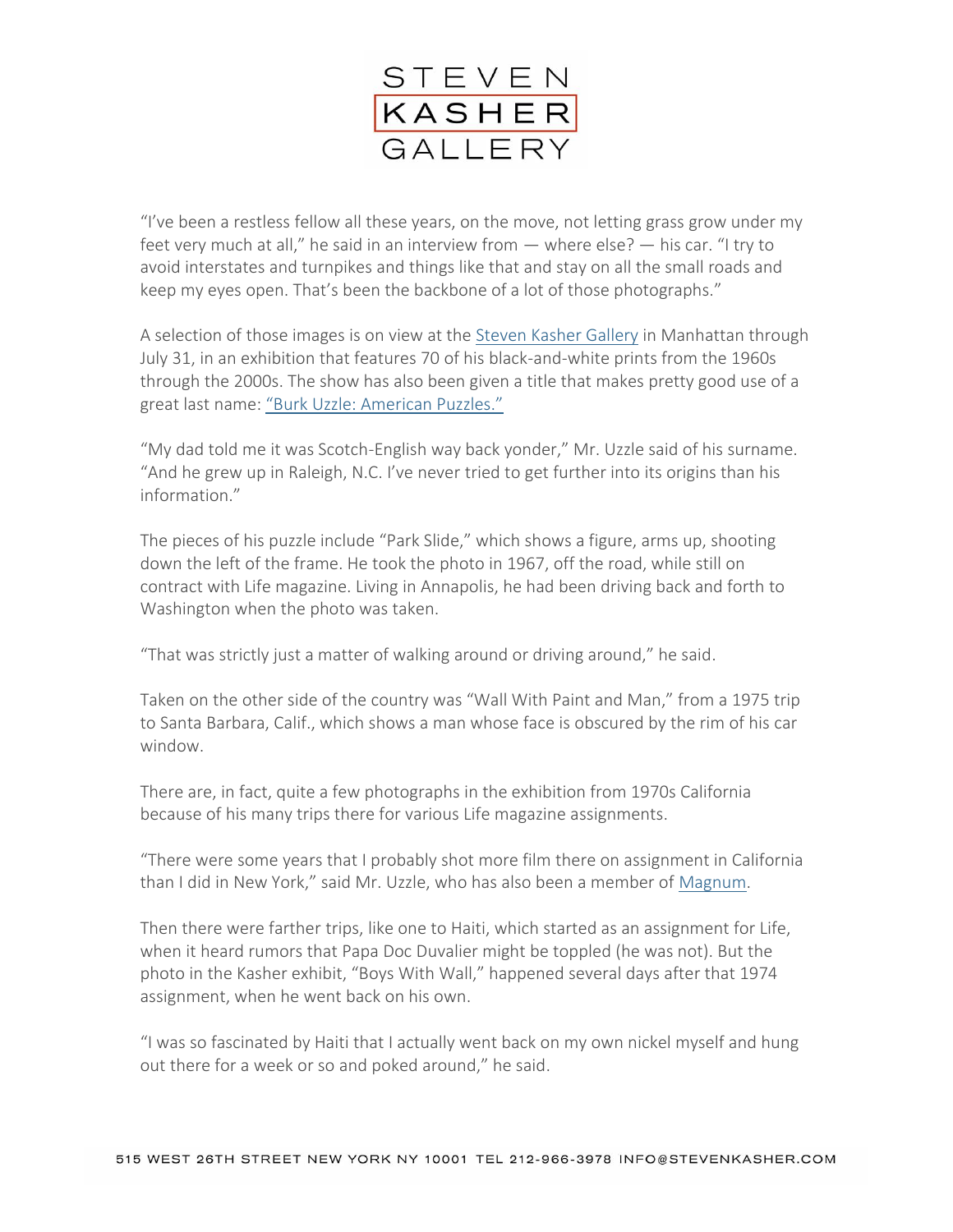



Andy Under Diving Board. North Carolina. 1975

Many of his photographs involve details in the corners. "Tuba and Steps, July 4 Parade," taken in Washington in 1967, shows the curl of the instrument clinging to the right side of the image.

"It's not often that you could crop off the right third of the picture or the left third of the picture or even 10 percent of it and not lose something that is important," he said. "It just wouldn't work."

This could especially be said of "Legs, Vermont," a large-format image made in 2002. A chair showing one of the two pairs of legs in the image forms a triangle of only a hint of negative space all the way off to the left bottom corner of the frame.

After he composes the picture  $-$  from front to back and left to right and corner to corner — his subjects fall into place. This was inspired by a suggestion from Henri Cartier-Bresson, whom he met numerous times while working for Magnum. Mr. Cartier-Bresson told him to check out quattrocento paintings, which Mr. Uzzle said made him pay special attention to those corners.

"When he told me to go study those paintings he didn't tell me why," Mr. Uzzle said. "He just said, 'I want you to do it.'"